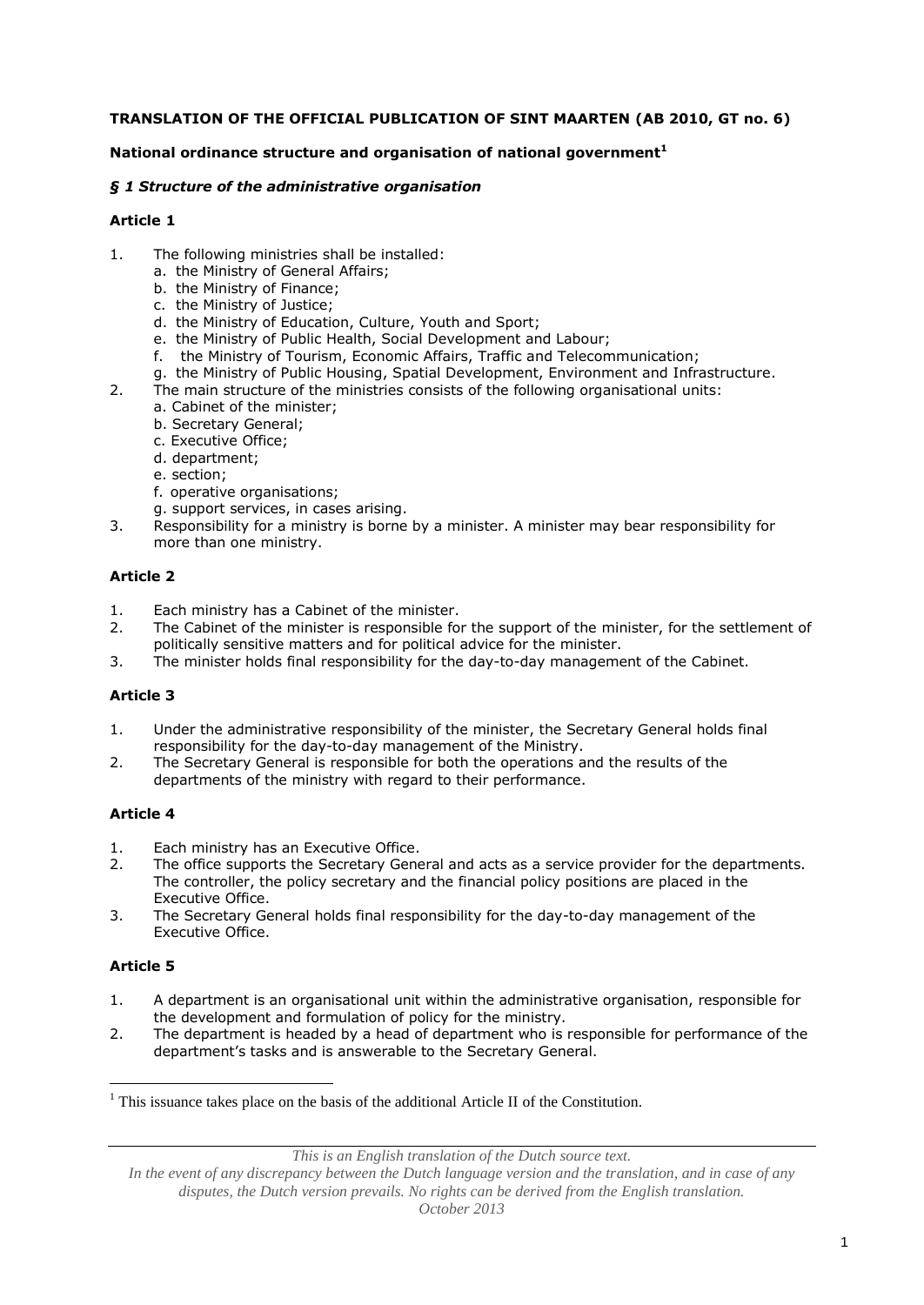# **Article 6**

- 3. The ministries consist of the following departments:
	- a. Ministry of General Affairs:
		- i. Legal Affairs and Legislation;
		- ii. Internal Affairs and Kingdom Relations;
		- iii. Foreign Relations;
		- iv. Public Service Center
	- b. Ministry of Finance:
		- i. Department of Finance;
		- ii. Department of Fiscal Affairs
	- c. Ministry of Justice:
	- i. Judicial Affairs
	- d. Ministry of Education, Culture, Youth and Sport:
		- i. Education;
		- ii. Culture;
		- iii. Youth and Sports Affairs;
	- e. Ministry of Public Health, Social Development and Labor:
		- i. Public Health;
		- ii. Social Development;
		- iii. Department of Labor;
	- f. Ministry of Tourism, Economic Affairs, Traffic and Telecommunication: i. Department of Tourism, Economic Affairs, Traffic and Telecommunication
	- g. Ministry of Public Housing, Spatial Development, Environment and Infrastructure:
		- i. Department of Public Housing, Spatial Development, Environment and Infrastructure

# **Article 7**

- 1. An operating organisation is an organisational unit within the administrative organisation, responsible for operational tasks in a particular policy field.
- 2. An inspectorate is an operating organisation responsible for supervision of compliance with regulations.
- 3. The tasks of an operating organisation are of an operational nature only, directed at the implementation of the policy formulated by the minister.
- 4. An operating organisation is authorised to present points for attention for policy to the minister through the agency of the Secretary General.

# **Article 8**

- 1. The head of an operating organisation provides for the execution of tasks assigned to the organisation on the basis of a management agreement contracted with the minister.
- 2. The head holds final responsibility for the day-to-day management of an operating organisation.

# **Article 9**

The following operating organisations fall under the administrative responsibility of the ministers below:

- a. Minister of General Affairs:
	- i. Fire Department;
		- ii. Census Office;
		- iii. Government Information Service;
		- iv. Resources and Support Services;
- b. Minister of Finance:
- I Tax Office ii. Financial Accounting;
- c. Minister of Justice:
	- i. Police Corps of Sint Maarten;

*This is an English translation of the Dutch source text.*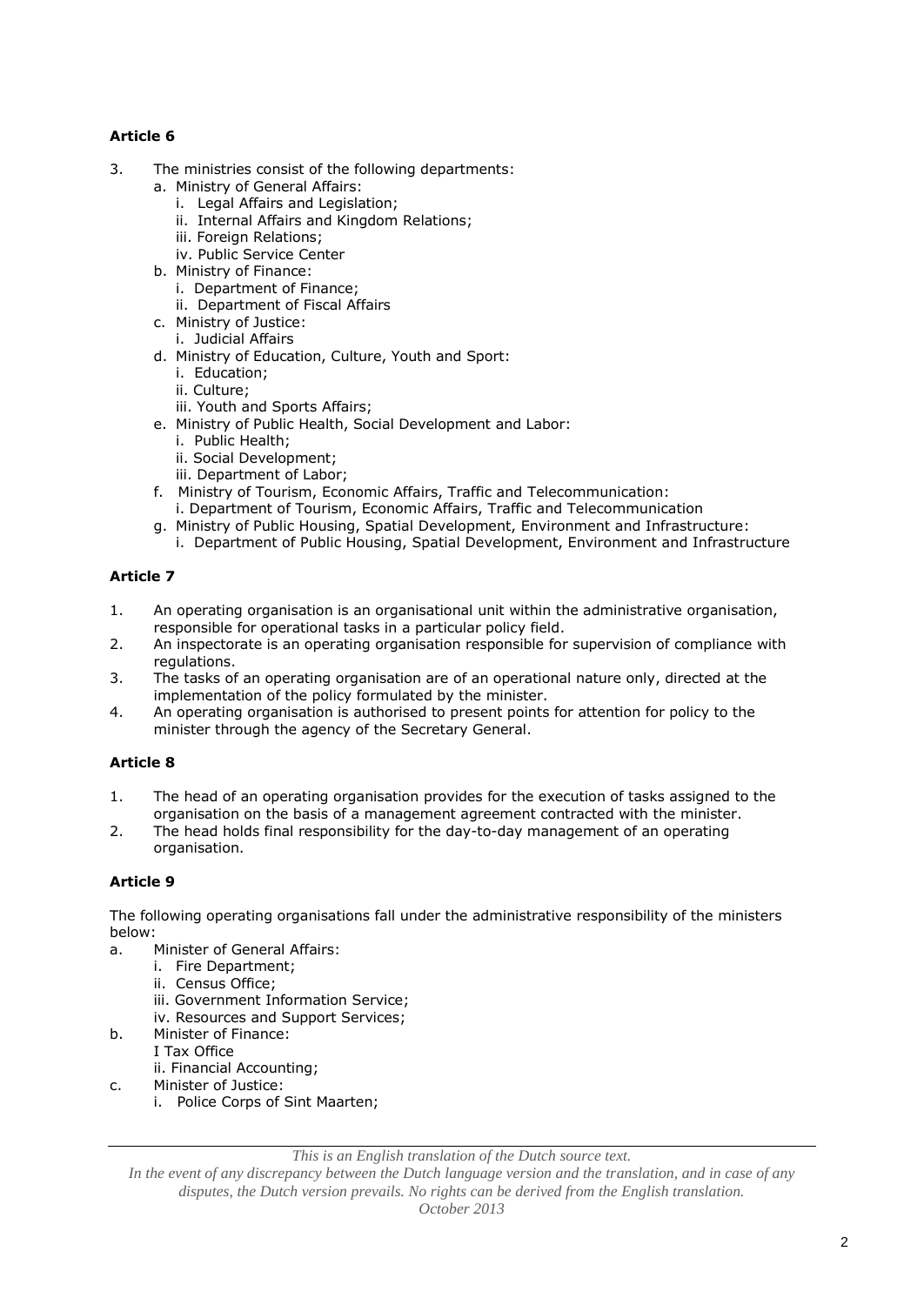- ii. Prison and House of Detention;
- iii. Immigration and Naturalisation Service;
- iv. Special Investigative Unit;
- v. Customs;
- vi. MOT Bureau Unusual Financial Transactions;
- d. Minister of Education, Culture, Youth and Sport:
	- i. Inspectorate of Education, Culture, Youth and Sport;
	- ii. Division of Study Financing;
	- iii. Division of Student Support Services;
	- iv. Division of Planning, Projects and Innovation
	- v. Division of Examinations;
	- vi. Division of Public Education
- e. Minister of Public Health, Social Development and Labor:
	- i. Inspectorate of Public Health, Social Development and Labor;
	- ii. Social Services
	- iii. Social Insurance and Medical Expenses Service;
	- iv. Ambulance Department
	- v. Collective Preventive Services;
	- vi. Community Development, Family and Humanitarian Affairs;
	- vii. Labor Affairs;
- f. Minister of Tourism, Economic Affairs, Traffic and Telecommunication:
	- i. Meteorological Service;
	- ii. Department of Economic Licences;
	- iii. Inspectorate of Tourism, Economic Affairs, Traffic and Telecommunication;
	- iv. Department of Civil Aviation and Shipping & Maritime;
	- v. Tourism Department;
	- vi. Department of Statistics.
- g. Minister of Public Housing, Spatial Development, Environment and Infrastructure:
	- i. New Projects;
	- ii. Infrastructure Management;
	- iii. Domain Affairs;
	- iv. Inspection;
	- v. Permits.

# **Article 10**

The quality and quantity of the manning of the administrative organisation shall be enacted in a national decree, containing general measures.

# *§ 2 Tasks of the administrative organisation*

# **Article 11**

Each ministry shall have at least the following general tasks:

- a. the preparation of policy relating to matters concerning the relevant ministry;
- b. the preparation of legislation relating to matters concerning the relevant ministry;
- c. the coordination and implementation of tasks assigned especially to the relevant ministry by or pursuant to legal regulations, or that must be deemed to form part of those;
- d. the coordination and implementation of tasks pursuant to co-signature fall under the responsibility of the minister responsible for the relevant ministry;
- e. the monitoring, control and evaluation of the policy and its implementation by the departments and operating organisations. The effectiveness and efficiency of policy is considered in that regard.

# **Article 12**

The objective of the Ministry of General Affairs is to represent the internal affairs of the country in the field of internal and Kingdom relations, foreign affairs, legal affairs and legislation, personnel

*This is an English translation of the Dutch source text.*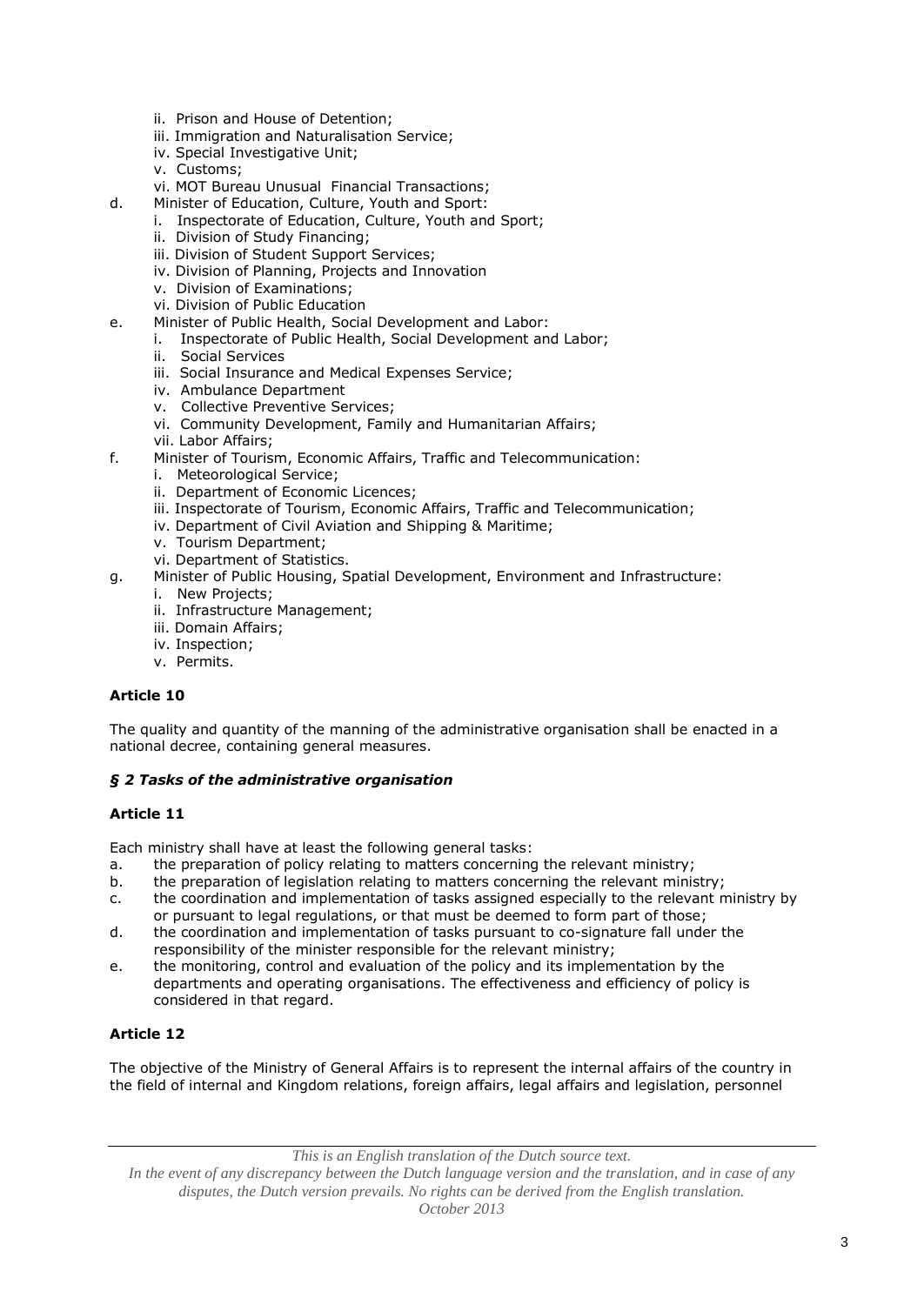policy, IT, communication, public and internal services, programme and project management, and fund-raising.

# **Article 13**

Without prejudice to Article 9, the Ministry of General Affairs is responsible for the support tasks for all Ministries in the fields of:

- a. personnel and organisation;
- b. information and communication technology;
- c. facilities and procurement;
- d. documentation and archives;
- e. external and internal communications.

# **Article 14**

The objective of the Ministry of Finance is to represent the internal affairs of the country in the fields of finance, fiscal and monetary affairs, the banking sector and the participations policy of the country.

#### **Article 15**

The objective of the Ministry of Justice is to create conditions for the enforcement of security, order and peace and upholding of the law within society.

# **Article 16**

The objective of the Ministry of Education, Culture, Youth and Sport is to represent the internal affairs of the country in the fields of education, culture, youth and sport.

# **Article 17**

The objective of the Ministry of Public Health, Social Development and Labor is to represent the internal interests of the country in the fields of public health, health care, social development and labour.

# **Article 18**

The objective of the Ministry of Tourism, Economic Affairs, Traffic and Telecommunication is to represent the internal affairs of the country in the fields of tourism, economic affairs, traffic, telecommunications and statistics.

#### **Article 19**

The objective of the Ministry of Public Housing, Spatial Development, Environment and Infrastructure (VROMI) is to represent the internal affairs of the country in the fields of public housing, spatial planning, the environment, nature and infrastructure.

# **Article 20**

- 1. The tasks mandated or to be mandated to a Ministry and the structure and organisation of departments and operating organisations shall be further regulated by national ordinance, containing general measures, in observance of Articles 3 up to and including 9.
- 2. Rules may be laid down with regard to the cooperation between Ministries, by ministerial regulation.

# *§ 3 Structuring of activities*

# **Article 21**

*This is an English translation of the Dutch source text.*